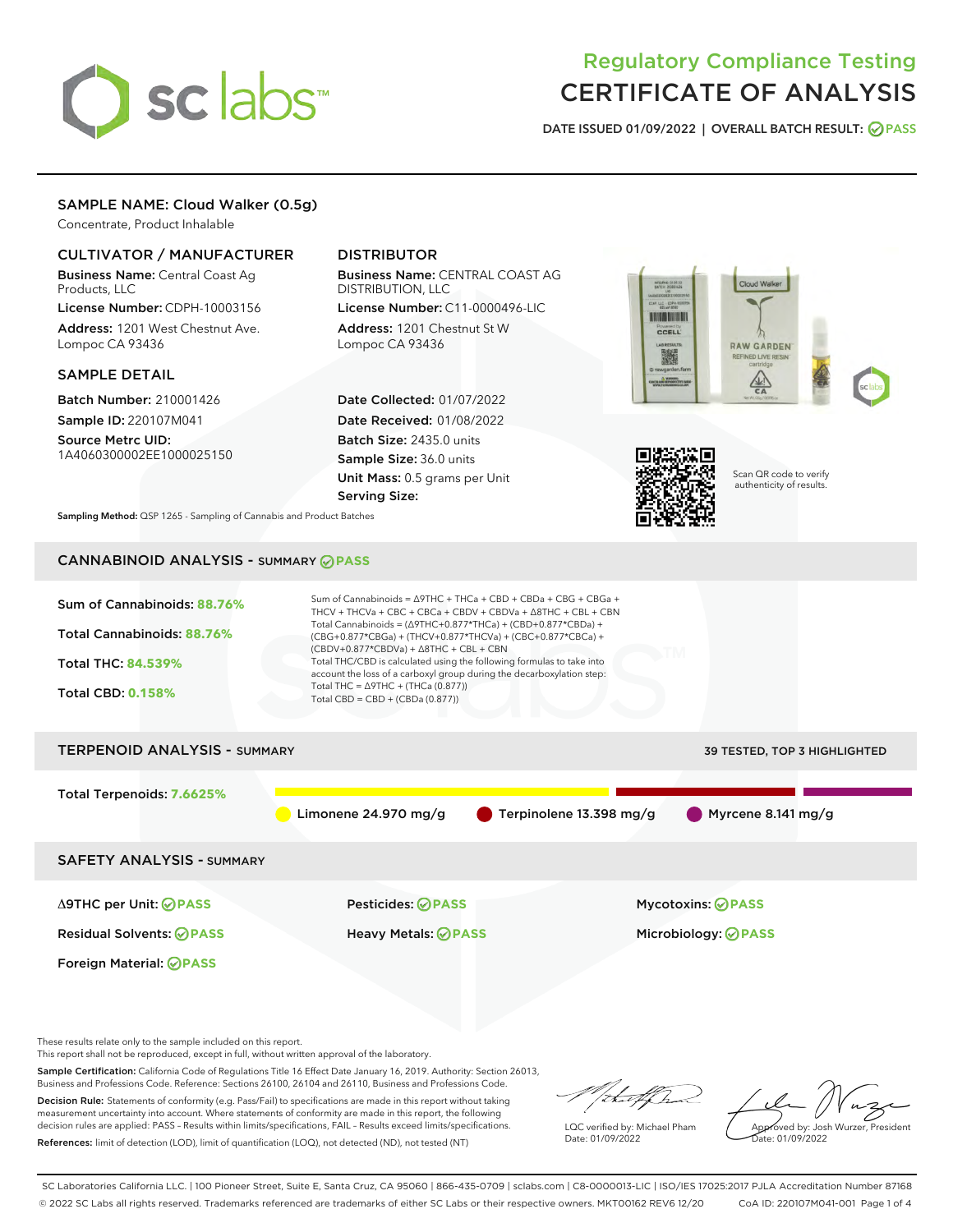



CLOUD WALKER (0.5G) | DATE ISSUED 01/09/2022 | OVERALL BATCH RESULT: **● PASS** 

#### CANNABINOID TEST RESULTS - 01/08/2022 2 PASS

Tested by high-performance liquid chromatography with diode-array detection (HPLC-DAD). **Method:** QSP 1157 - Analysis of Cannabinoids by HPLC-DAD

#### TOTAL CANNABINOIDS: **88.76%**

Total Cannabinoids (Total THC) + (Total CBD) + (Total CBG) + (Total THCV) + (Total CBC) + (Total CBDV) + ∆8THC + CBL + CBN

TOTAL THC: **84.539%** Total THC (∆9THC+0.877\*THCa)

TOTAL CBD: **0.158%**

Total CBD (CBD+0.877\*CBDa)

TOTAL CBG: 3.355% Total CBG (CBG+0.877\*CBGa)

TOTAL THCV: 0.44% Total THCV (THCV+0.877\*THCVa)

TOTAL CBC: ND Total CBC (CBC+0.877\*CBCa)

TOTAL CBDV: ND Total CBDV (CBDV+0.877\*CBDVa)

| <b>COMPOUND</b>  | LOD/LOQ<br>(mg/g)          | <b>MEASUREMENT</b><br><b>UNCERTAINTY</b><br>(mg/g) | <b>RESULT</b><br>(mg/g) | <b>RESULT</b><br>(%) |
|------------------|----------------------------|----------------------------------------------------|-------------------------|----------------------|
| <b>A9THC</b>     | 0.06 / 0.26                | ±29.081                                            | 845.39                  | 84.539               |
| <b>CBG</b>       | 0.06/0.19                  | ±1.322                                             | 33.55                   | 3.355                |
| <b>THCV</b>      | 0.1 / 0.2                  | ±0.22                                              | 4.4                     | 0.44                 |
| <b>CBD</b>       | 0.07/0.29                  | ±0.073                                             | 1.58                    | 0.158                |
| <b>CBN</b>       | 0.1 / 0.3                  | ±0.09                                              | 1.4                     | 0.14                 |
| $\triangle$ 8THC | 0.1 / 0.4                  | ±0.10                                              | 1.3                     | 0.13                 |
| <b>THCa</b>      | 0.05/0.14                  | N/A                                                | <b>ND</b>               | <b>ND</b>            |
| <b>THCVa</b>     | 0.07/0.20                  | N/A                                                | <b>ND</b>               | <b>ND</b>            |
| <b>CBDa</b>      | 0.02/0.19                  | N/A                                                | <b>ND</b>               | <b>ND</b>            |
| <b>CBDV</b>      | 0.04 / 0.15                | N/A                                                | <b>ND</b>               | <b>ND</b>            |
| <b>CBDVa</b>     | 0.03/0.53                  | N/A                                                | <b>ND</b>               | <b>ND</b>            |
| <b>CBGa</b>      | 0.1 / 0.2                  | N/A                                                | <b>ND</b>               | <b>ND</b>            |
| <b>CBL</b>       | 0.06 / 0.24                | N/A                                                | <b>ND</b>               | <b>ND</b>            |
| <b>CBC</b>       | 0.2 / 0.5                  | N/A                                                | <b>ND</b>               | <b>ND</b>            |
| <b>CBCa</b>      | 0.07/0.28                  | N/A                                                | <b>ND</b>               | <b>ND</b>            |
|                  | <b>SUM OF CANNABINOIDS</b> |                                                    | 887.6 mg/g              | 88.76%               |

#### **UNIT MASS: 0.5 grams per Unit**

| ∆9THC per Unit                         | 1120 per-package limit | 422.70 mg/unit | <b>PASS</b> |
|----------------------------------------|------------------------|----------------|-------------|
| <b>Total THC per Unit</b>              |                        | 422.70 mg/unit |             |
| <b>CBD per Unit</b>                    |                        | $0.79$ mg/unit |             |
| <b>Total CBD per Unit</b>              |                        | $0.79$ mg/unit |             |
| <b>Sum of Cannabinoids</b><br>per Unit |                        | 443.8 mg/unit  |             |
| <b>Total Cannabinoids</b><br>per Unit  |                        | 443.8 mg/unit  |             |

| <b>COMPOUND</b>                     | LOD/LOQ<br>(mg/g) | <b>MEASUREMENT</b><br><b>UNCERTAINTY</b><br>(mq/q) | <b>RESULT</b><br>(mg/g)                          | <b>RESULT</b><br>$(\%)$ |
|-------------------------------------|-------------------|----------------------------------------------------|--------------------------------------------------|-------------------------|
| Limonene                            | 0.005 / 0.016     | ±0.3571                                            | 24.970                                           | 2.4970                  |
| Terpinolene                         | 0.008 / 0.026     | ±0.2747                                            | 13.398                                           | 1.3398                  |
| Myrcene                             | 0.008 / 0.025     | ±0.1050                                            | 8.141                                            | 0.8141                  |
| $\alpha$ Pinene                     | 0.005 / 0.017     | ±0.0565                                            | 6.569                                            | 0.6569                  |
| $\beta$ Caryophyllene               | 0.004 / 0.012     | ±0.2330                                            | 6.544                                            | 0.6544                  |
| $\beta$ Pinene                      | 0.004 / 0.014     | ±0.0648                                            | 5.639                                            | 0.5639                  |
| Ocimene                             | 0.011 / 0.038     | ±0.1170                                            | 3.646                                            | 0.3646                  |
| $\alpha$ Humulene                   | 0.009 / 0.029     | ±0.0500                                            | 1.559                                            | 0.1559                  |
| Linalool                            | 0.009 / 0.032     | ±0.0520                                            | 1.368                                            | 0.1368                  |
| Fenchol                             | 0.010 / 0.034     | ±0.0359                                            | 0.928                                            | 0.0928                  |
| Terpineol                           | 0.016 / 0.055     | ±0.0511                                            | 0.832                                            | 0.0832                  |
| Camphene                            | 0.005 / 0.015     | ±0.0066                                            | 0.573                                            | 0.0573                  |
| $\alpha$ Phellandrene               | 0.006 / 0.020     | ±0.0061                                            | 0.448                                            | 0.0448                  |
| 3 Carene                            | 0.005 / 0.018     | ±0.0057                                            | 0.403                                            | 0.0403                  |
| $\alpha$ Terpinene                  | 0.005 / 0.017     | ±0.0059                                            | 0.396                                            | 0.0396                  |
| $\gamma$ Terpinene                  | 0.006 / 0.018     | ±0.0045                                            | 0.259                                            | 0.0259                  |
| trans-ß-Farnesene                   | 0.008 / 0.025     | ±0.0077                                            | 0.217                                            | 0.0217                  |
| Valencene                           | 0.009 / 0.030     | ±0.0143                                            | 0.208                                            | 0.0208                  |
| <b>Borneol</b>                      | 0.005 / 0.016     | ±0.0061                                            | 0.145                                            | 0.0145                  |
| Fenchone                            | 0.009 / 0.028     | ±0.0024                                            | 0.081                                            | 0.0081                  |
| Nerolidol                           | 0.009 / 0.028     | ±0.0048                                            | 0.076                                            | 0.0076                  |
| $\alpha$ Bisabolol                  | 0.008 / 0.026     | ±0.0027                                            | 0.050                                            | 0.0050                  |
| Sabinene                            | 0.004 / 0.014     | ±0.0005                                            | 0.044                                            | 0.0044                  |
| Sabinene Hydrate                    | 0.006 / 0.022     | ±0.0015                                            | 0.039                                            | 0.0039                  |
| Eucalyptol                          | 0.006 / 0.018     | ±0.0008                                            | 0.033                                            | 0.0033                  |
| Citronellol                         | 0.003 / 0.010     | ±0.0015                                            | 0.031                                            | 0.0031                  |
| p-Cymene                            | 0.005 / 0.016     | ±0.0008                                            | 0.028                                            | 0.0028                  |
| Nerol                               | 0.003 / 0.011     | N/A                                                | <loq< th=""><th><math>&lt;</math>LOQ</th></loq<> | $<$ LOQ                 |
| Caryophyllene<br>Oxide <sup>'</sup> | 0.010 / 0.033     | N/A                                                | <loq< th=""><th><loq< th=""></loq<></th></loq<>  | <loq< th=""></loq<>     |
| (-)-Isopulegol                      | 0.005 / 0.016     | N/A                                                | <b>ND</b>                                        | <b>ND</b>               |
| Camphor                             | 0.006 / 0.019     | N/A                                                | ND                                               | ND                      |
| Isoborneol                          | 0.004 / 0.012     | N/A                                                | <b>ND</b>                                        | ND                      |
| Menthol                             | 0.008 / 0.025     | N/A                                                | ND                                               | ND                      |
| $R-(+)$ -Pulegone                   | 0.003 / 0.011     | N/A                                                | ND                                               | ND                      |
| Geraniol                            | 0.002 / 0.007     | N/A                                                | ND                                               | ND                      |
| <b>Geranyl Acetate</b>              | 0.004 / 0.014     | N/A                                                | ND                                               | ND                      |
| $\alpha$ Cedrene                    | 0.005 / 0.016     | N/A                                                | ND                                               | ND                      |
| Guaiol                              | 0.009 / 0.030     | N/A                                                | ND                                               | ND                      |
| Cedrol                              | 0.008 / 0.027     | N/A                                                | ND                                               | ND                      |
| <b>TOTAL TERPENOIDS</b>             |                   |                                                    | 76.625 mg/g                                      | 7.6625%                 |

SC Laboratories California LLC. | 100 Pioneer Street, Suite E, Santa Cruz, CA 95060 | 866-435-0709 | sclabs.com | C8-0000013-LIC | ISO/IES 17025:2017 PJLA Accreditation Number 87168 © 2022 SC Labs all rights reserved. Trademarks referenced are trademarks of either SC Labs or their respective owners. MKT00162 REV6 12/20 CoA ID: 220107M041-001 Page 2 of 4

# TERPENOID TEST RESULTS - 01/09/2022

Terpene analysis utilizing gas chromatography-flame ionization detection (GC-FID). **Method:** QSP 1192 - Analysis of Terpenoids by GC-FID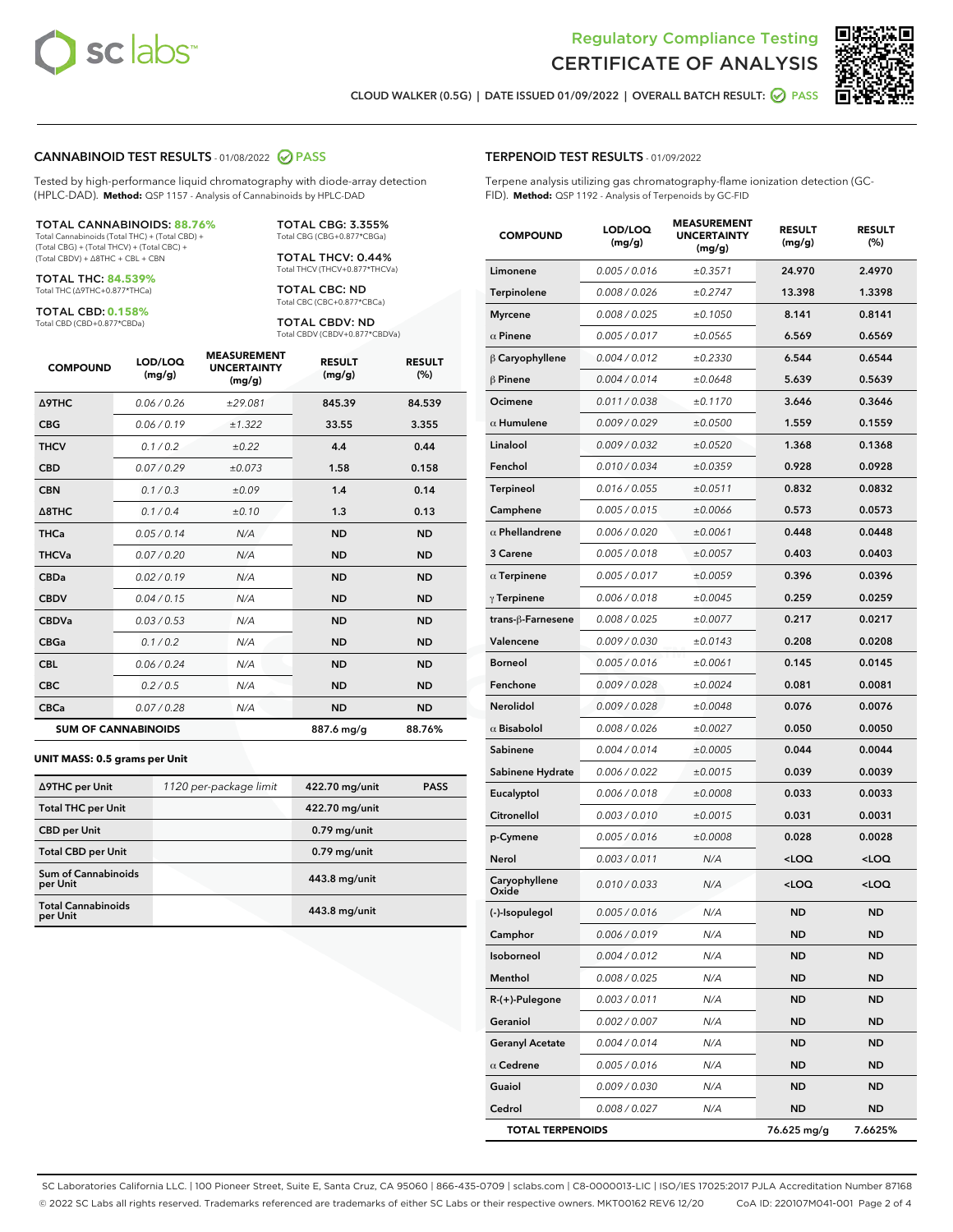



CLOUD WALKER (0.5G) | DATE ISSUED 01/09/2022 | OVERALL BATCH RESULT:  $\bigcirc$  PASS

# CATEGORY 1 PESTICIDE TEST RESULTS - 01/09/2022 2 PASS

Pesticide and plant growth regulator analysis utilizing high-performance liquid chromatography-mass spectrometry (HPLC-MS) or gas chromatography-mass spectrometry (GC-MS). \*GC-MS utilized where indicated. **Method:** QSP 1212 - Analysis of Pesticides and Mycotoxins by LC-MS or QSP 1213 - Analysis of Pesticides by GC-MS

| <b>COMPOUND</b>             | LOD/LOQ<br>$(\mu g/g)$ | <b>ACTION</b><br><b>LIMIT</b><br>$(\mu g/g)$ | <b>MEASUREMENT</b><br><b>UNCERTAINTY</b><br>$(\mu g/g)$ | <b>RESULT</b><br>$(\mu g/g)$ | <b>RESULT</b> |
|-----------------------------|------------------------|----------------------------------------------|---------------------------------------------------------|------------------------------|---------------|
| Aldicarb                    | 0.03 / 0.08            | $\geq$ LOD                                   | N/A                                                     | <b>ND</b>                    | <b>PASS</b>   |
| Carbofuran                  | 0.02 / 0.05            | ≥ LOD                                        | N/A                                                     | <b>ND</b>                    | <b>PASS</b>   |
| Chlordane*                  | 0.03 / 0.08            | ≥ LOD                                        | N/A                                                     | <b>ND</b>                    | <b>PASS</b>   |
| Chlorfenapyr*               | 0.03/0.10              | ≥ LOD                                        | N/A                                                     | <b>ND</b>                    | <b>PASS</b>   |
| Chlorpyrifos                | 0.02/0.06              | $>$ LOD                                      | N/A                                                     | <b>ND</b>                    | <b>PASS</b>   |
| Coumaphos                   | 0.02 / 0.07            | $\geq$ LOD                                   | N/A                                                     | <b>ND</b>                    | <b>PASS</b>   |
| Daminozide                  | 0.02/0.07              | $>$ LOD                                      | N/A                                                     | <b>ND</b>                    | <b>PASS</b>   |
| <b>DDVP</b><br>(Dichlorvos) | 0.03/0.09              | $\geq$ LOD                                   | N/A                                                     | <b>ND</b>                    | <b>PASS</b>   |
| <b>Dimethoate</b>           | 0.03/0.08              | $\geq$ LOD                                   | N/A                                                     | <b>ND</b>                    | <b>PASS</b>   |
| Ethoprop(hos)               | 0.03/0.10              | $>$ LOD                                      | N/A                                                     | <b>ND</b>                    | <b>PASS</b>   |
| Etofenprox                  | 0.02 / 0.06            | $\geq$ LOD                                   | N/A                                                     | <b>ND</b>                    | <b>PASS</b>   |
| Fenoxycarb                  | 0.03 / 0.08            | $\geq$ LOD                                   | N/A                                                     | <b>ND</b>                    | <b>PASS</b>   |
| Fipronil                    | 0.03 / 0.08            | $\geq$ LOD                                   | N/A                                                     | <b>ND</b>                    | <b>PASS</b>   |
| Imazalil                    | 0.02 / 0.06            | $>$ LOD                                      | N/A                                                     | <b>ND</b>                    | <b>PASS</b>   |
| <b>Methiocarb</b>           | 0.02 / 0.07            | ≥ LOD                                        | N/A                                                     | <b>ND</b>                    | <b>PASS</b>   |
| Methyl<br>parathion         | 0.03/0.10              | $\geq$ LOD                                   | N/A                                                     | <b>ND</b>                    | <b>PASS</b>   |
| <b>Mevinphos</b>            | 0.03/0.09              | $\geq$ LOD                                   | N/A                                                     | <b>ND</b>                    | <b>PASS</b>   |
| Paclobutrazol               | 0.02 / 0.05            | $\geq$ LOD                                   | N/A                                                     | <b>ND</b>                    | <b>PASS</b>   |
| Propoxur                    | 0.03/0.09              | $>$ LOD                                      | N/A                                                     | <b>ND</b>                    | <b>PASS</b>   |
| Spiroxamine                 | 0.03 / 0.08            | $\geq$ LOD                                   | N/A                                                     | <b>ND</b>                    | <b>PASS</b>   |
| Thiacloprid                 | 0.03/0.10              | $\geq$ LOD                                   | N/A                                                     | <b>ND</b>                    | <b>PASS</b>   |
|                             |                        |                                              |                                                         |                              |               |

# CATEGORY 2 PESTICIDE TEST RESULTS - 01/09/2022 2 PASS

| <b>COMPOUND</b>          | LOD/LOQ<br>$(\mu g/g)$ | <b>ACTION</b><br>LIMIT<br>$(\mu g/g)$ | <b>MEASUREMENT</b><br><b>UNCERTAINTY</b><br>$(\mu g/g)$ | <b>RESULT</b><br>$(\mu g/g)$ | <b>RESULT</b> |
|--------------------------|------------------------|---------------------------------------|---------------------------------------------------------|------------------------------|---------------|
| Abamectin                | 0.03/0.10              | 0.1                                   | N/A                                                     | <b>ND</b>                    | <b>PASS</b>   |
| Acephate                 | 0.02/0.07              | 0.1                                   | N/A                                                     | <b>ND</b>                    | <b>PASS</b>   |
| Acequinocyl              | 0.02/0.07              | 0.1                                   | N/A                                                     | <b>ND</b>                    | <b>PASS</b>   |
| Acetamiprid              | 0.02 / 0.05            | 0.1                                   | N/A                                                     | <b>ND</b>                    | <b>PASS</b>   |
| Azoxystrobin             | 0.02/0.07              | 0.1                                   | N/A                                                     | <b>ND</b>                    | <b>PASS</b>   |
| <b>Bifenazate</b>        | 0.01/0.04              | 0.1                                   | N/A                                                     | <b>ND</b>                    | <b>PASS</b>   |
| <b>Bifenthrin</b>        | 0.02 / 0.05            | 3                                     | N/A                                                     | <b>ND</b>                    | <b>PASS</b>   |
| <b>Boscalid</b>          | 0.03/0.09              | 0.1                                   | N/A                                                     | <b>ND</b>                    | <b>PASS</b>   |
| Captan                   | 0.19/0.57              | 0.7                                   | N/A                                                     | <b>ND</b>                    | <b>PASS</b>   |
| Carbaryl                 | 0.02/0.06              | 0.5                                   | N/A                                                     | <b>ND</b>                    | <b>PASS</b>   |
| Chlorantranilip-<br>role | 0.04/0.12              | 10                                    | N/A                                                     | <b>ND</b>                    | <b>PASS</b>   |
| Clofentezine             | 0.03/0.09              | 0.1                                   | N/A                                                     | <b>ND</b>                    | <b>PASS</b>   |

# CATEGORY 2 PESTICIDE TEST RESULTS - 01/09/2022 continued

| <b>COMPOUND</b>               | LOD/LOQ<br>(µg/g) | <b>ACTION</b><br><b>LIMIT</b><br>(µg/g) | <b>MEASUREMENT</b><br><b>UNCERTAINTY</b><br>(µg/g) | <b>RESULT</b><br>(µg/g) | <b>RESULT</b> |
|-------------------------------|-------------------|-----------------------------------------|----------------------------------------------------|-------------------------|---------------|
| Cyfluthrin                    | 0.12 / 0.38       | $\overline{c}$                          | N/A                                                | <b>ND</b>               | <b>PASS</b>   |
| Cypermethrin                  | 0.11/0.32         | 1                                       | N/A                                                | <b>ND</b>               | <b>PASS</b>   |
| <b>Diazinon</b>               | 0.02 / 0.05       | 0.1                                     | N/A                                                | <b>ND</b>               | <b>PASS</b>   |
| Dimethomorph                  | 0.03 / 0.09       | 2                                       | N/A                                                | <b>ND</b>               | <b>PASS</b>   |
| Etoxazole                     | 0.02 / 0.06       | 0.1                                     | N/A                                                | <b>ND</b>               | <b>PASS</b>   |
| Fenhexamid                    | 0.03 / 0.09       | 0.1                                     | N/A                                                | <b>ND</b>               | <b>PASS</b>   |
| Fenpyroximate                 | 0.02 / 0.06       | 0.1                                     | N/A                                                | <b>ND</b>               | <b>PASS</b>   |
| Flonicamid                    | 0.03/0.10         | 0.1                                     | N/A                                                | <b>ND</b>               | <b>PASS</b>   |
| Fludioxonil                   | 0.03 / 0.10       | 0.1                                     | N/A                                                | <b>ND</b>               | <b>PASS</b>   |
| Hexythiazox                   | 0.02 / 0.07       | 0.1                                     | N/A                                                | <b>ND</b>               | <b>PASS</b>   |
| Imidacloprid                  | 0.04 / 0.11       | 5                                       | N/A                                                | <b>ND</b>               | <b>PASS</b>   |
| Kresoxim-methyl               | 0.02 / 0.07       | 0.1                                     | N/A                                                | <b>ND</b>               | <b>PASS</b>   |
| <b>Malathion</b>              | 0.03 / 0.09       | 0.5                                     | N/A                                                | <b>ND</b>               | <b>PASS</b>   |
| Metalaxyl                     | 0.02 / 0.07       | $\overline{c}$                          | N/A                                                | <b>ND</b>               | <b>PASS</b>   |
| Methomyl                      | 0.03 / 0.10       | 1                                       | N/A                                                | <b>ND</b>               | <b>PASS</b>   |
| Myclobutanil                  | 0.03 / 0.09       | 0.1                                     | N/A                                                | <b>ND</b>               | <b>PASS</b>   |
| Naled                         | 0.02 / 0.07       | 0.1                                     | N/A                                                | <b>ND</b>               | <b>PASS</b>   |
| Oxamyl                        | 0.04 / 0.11       | 0.5                                     | N/A                                                | <b>ND</b>               | <b>PASS</b>   |
| Pentachloronitro-<br>benzene* | 0.03 / 0.09       | 0.1                                     | N/A                                                | <b>ND</b>               | <b>PASS</b>   |
| Permethrin                    | 0.04 / 0.12       | 0.5                                     | N/A                                                | <b>ND</b>               | <b>PASS</b>   |
| Phosmet                       | 0.03 / 0.10       | 0.1                                     | N/A                                                | <b>ND</b>               | <b>PASS</b>   |
| Piperonylbu-<br>toxide        | 0.02 / 0.07       | 3                                       | N/A                                                | <b>ND</b>               | <b>PASS</b>   |
| Prallethrin                   | 0.03 / 0.08       | 0.1                                     | N/A                                                | <b>ND</b>               | <b>PASS</b>   |
| Propiconazole                 | 0.02 / 0.07       | 0.1                                     | N/A                                                | <b>ND</b>               | <b>PASS</b>   |
| Pyrethrins                    | 0.04 / 0.12       | 0.5                                     | N/A                                                | ND                      | <b>PASS</b>   |
| Pyridaben                     | 0.02 / 0.07       | 0.1                                     | N/A                                                | <b>ND</b>               | <b>PASS</b>   |
| Spinetoram                    | 0.02 / 0.07       | 0.1                                     | N/A                                                | <b>ND</b>               | <b>PASS</b>   |
| Spinosad                      | 0.02 / 0.07       | 0.1                                     | N/A                                                | <b>ND</b>               | <b>PASS</b>   |
| Spiromesifen                  | 0.02 / 0.05       | 0.1                                     | N/A                                                | <b>ND</b>               | <b>PASS</b>   |
| Spirotetramat                 | 0.02 / 0.06       | 0.1                                     | N/A                                                | <b>ND</b>               | <b>PASS</b>   |
| Tebuconazole                  | 0.02 / 0.07       | 0.1                                     | N/A                                                | <b>ND</b>               | <b>PASS</b>   |
| Thiamethoxam                  | 0.03 / 0.10       | 5                                       | N/A                                                | <b>ND</b>               | <b>PASS</b>   |
| Trifloxystrobin               | 0.03 / 0.08       | 0.1                                     | N/A                                                | <b>ND</b>               | <b>PASS</b>   |

SC Laboratories California LLC. | 100 Pioneer Street, Suite E, Santa Cruz, CA 95060 | 866-435-0709 | sclabs.com | C8-0000013-LIC | ISO/IES 17025:2017 PJLA Accreditation Number 87168 © 2022 SC Labs all rights reserved. Trademarks referenced are trademarks of either SC Labs or their respective owners. MKT00162 REV6 12/20 CoA ID: 220107M041-001 Page 3 of 4